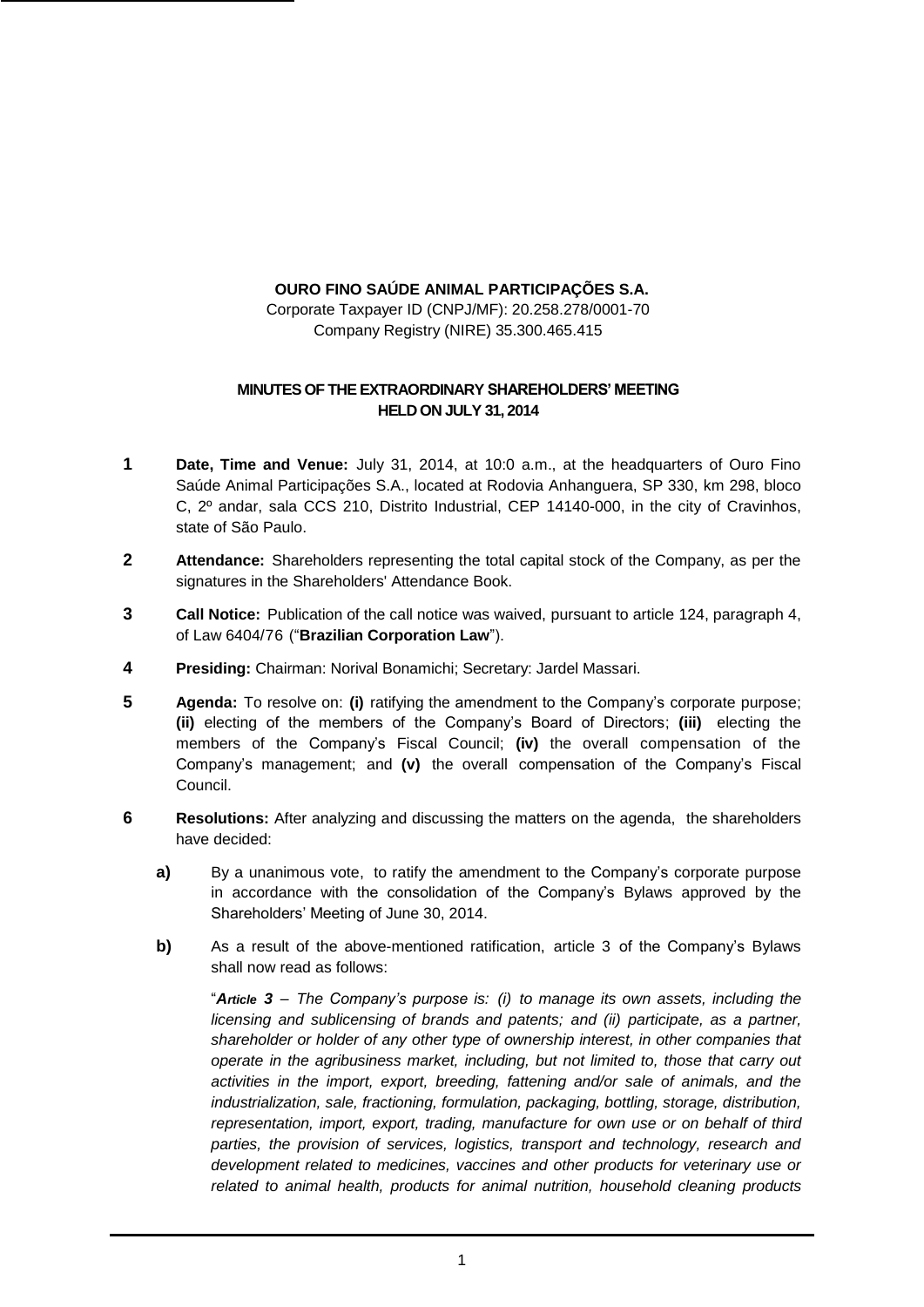*and disinfectants, animal embryos and semen, artificial insemination, animal technology and genetic improvement, biotechnology, pesticides and plant protection products in general, seeds, grains and other products originating from, or destined for, the agribusiness market."*

- **c)** By a majority vote, with the abstention of BNDESPAR, to elect the following members of the Company's Board of Directors, with a unified term of office of two (2) years as of this date, reelection being permitted:
	- (i) **NORIVAL BONAMICHI**, Brazilian, married, businessman, bearer of identification document (RG) no. 11.347.170-SSP/SP, inscribed in the roll of individual taxpayers ("**CPF/MF**") under no. 263.572.166-15, resident and domiciled at Rua Adolfo Serra, 1.725, Lote 27, Alto da Boa Vista, in the city of Ribeirão Preto, state of São Paulo;
	- (ii) **JARDEL MASSARI**, Brazilian, married, businessman, bearer of RG no. 12.552.141-8-SSP/SP, inscribed in the CPF/MF under no. 263.940.816-04, resident and domiciled at Rua Carlos Rateb Cury, 500, Condomínio Vila Vitória, Country Village, in the city of Ribeirão Preto, state of São Paulo;
	- (iii) **PEDRO AUGUSTO RIBEIRO NOVIS**, Brazilian, divorced, lawyer, bearer of RG no. 00.565.091-70 SSP/SP, inscribed in the CPF/MF under no. 002.272.345-53, resident and domiciled at Avenida Pedroso de Moraes, 1.553, Conjunto 83, Edifício Capital Plaza, Pinheiros, CEP 05419-001, in the city and state of São Paulo, as an independent member; and
	- (iv) **LUCIANO ROPPA**, Brazilian, married, veterinarian, bearer of RG no. 6.236.256 SSP/SP, inscribed in the CPF/MF under no. 515.172.808- 34, resident and domiciled at Rua Araçá, 567, Alphaville, CEP 13098-379, in the city of Campinas, state of São Paulo, also as an independent member.
- **d)** By a majority vote, to elect the following member to the Company's Board of Directors with a unified term of office of two (2) years as of this date, reelection being permitted: **LUIZ ANTONIO DO SOUTO GONÇALVES**, Brazilian, single, engineer, bearer of RG no. 3.574.420 SSP/SP, inscribed in the CPF/MF under no. 528.345.737-00, resident and domiciled at Avenida República do Chile, 100, Centro, CEP 20031-917, in the city and state of Rio de Janeiro, as the member appointed by the shareholder BNDES Participações S.A. - BNDESPAR;

The members of the Board of Directors hereby elected will take up office by signing the respective Instruments of Investiture drawn up in the Company's records and upon submission of a declaration of there being no legal impediment to the discharging of their duties, pursuant to articles 146 and 147 of Brazilian Corporation Law.

**e)** By a unanimous vote, to convene the Company's Fiscal Council and to elect, as a sitting member, the member appointed by the shareholder BNDES Participações S.A. – BNDESPAR **HUGO SARAIVA CARAVALHO JUNIOR**, Brazilian, married, accountant, bearer of RG no. 09.319.751-5 IFP/RJ and inscribed in the CPF/MF under no. 022.105.867-20, resident and domiciled at Avenida República do Chile, n.º 100, 10º andar, Centro, CEP 20031-917, in the city and state of Rio de Janeiro, and, by a majority vote, with the abstention of the shareholder BNDES Participações S.A. – BNDESPAR, to elect, as sitting members of the Fiscal Council, those persons indicated by the other shareholders, namely: **LUIZ ANTÔNIO DOS SANTOS BAPTISTA**, Brazilian, legally separated, accountant, bearer of RG no. 3.408.408-7 SSP/RJ and inscribed in the CPF/MF under no. 467.551.367-00, resident and